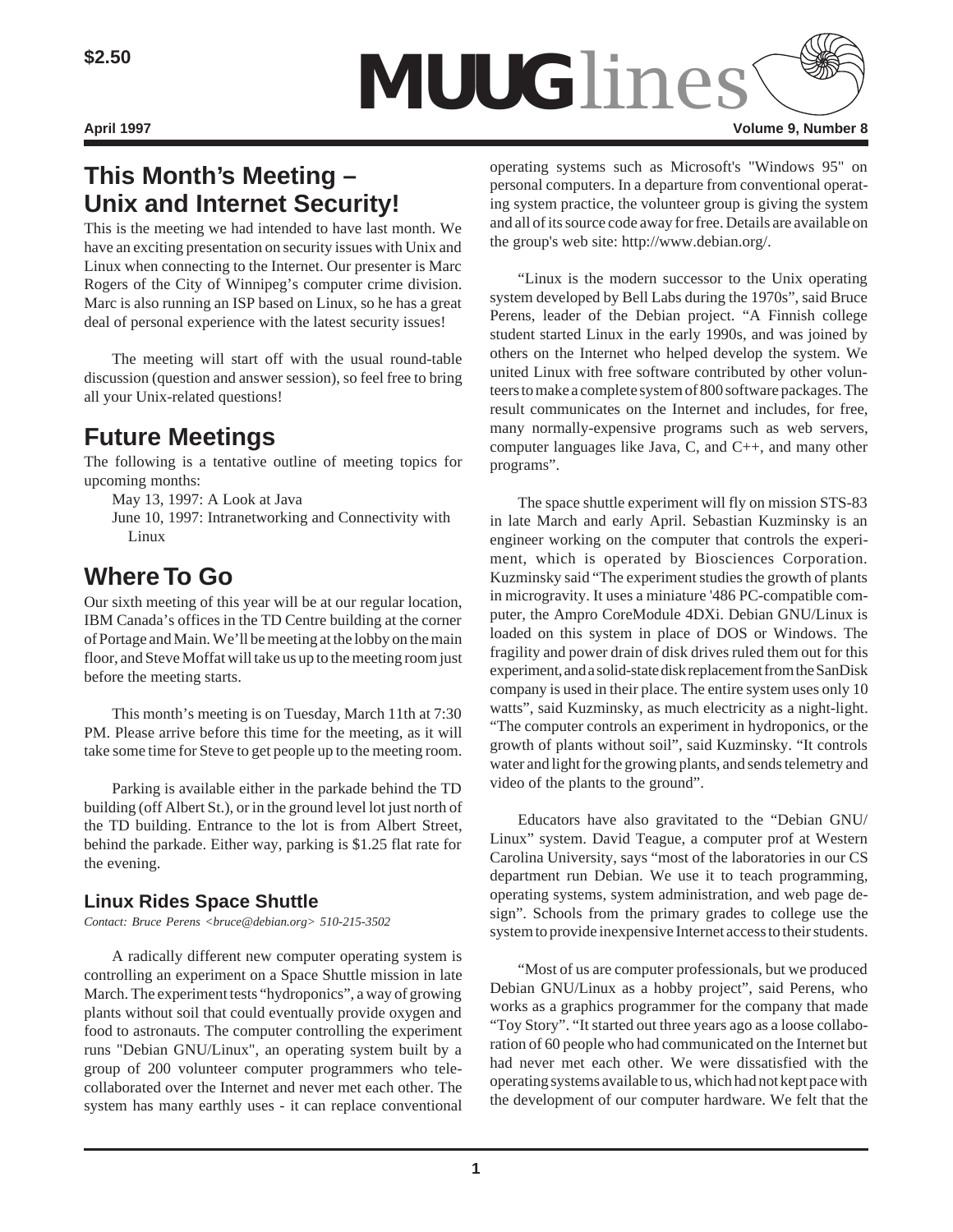### **Volume 9, Number 8 April 1997 April 1997**

'net had become so big that we could bring a group of volunteer programmers together on it to produce things that had only been made by huge companies up to now. We hoped that lots of people would put the system we created to serious use, but we couldn't advertise it except by making a web page and talking about it on the Internet. It didn't take long for us to pick up thousands of users, and for the volunteer staff to swell to 200 programmers from all over the world. People were taking Microsoft off of their systems to install Debian". Today the system has spawned its own nonprofit organization, "Software in the Public Interest", to support further development. The members come from every continent in the world.

"We're still interested in picking up more volunteers", said Perens, "and we always welcome new users". People interested in the system can learn about "Debian GNU/Linux" on the group's web site "www.debian.org". The web site provides free downloads of the entire system, and instructions on installing it.

## **SOLID desktop for Linux offered free of charge to developers**

Solid Information Technology Ltd today announced a campaign targeted at the community of Linux developers. Between March and September 1997 Linux enthusiasts will be presented with a free personal version of the robust SQL database engine SOLID Server. Numerous commercial and non-commercial web sites are joining Solid Information Technology Ltd in this program by letting their web visitors download the free SOLID Desktop from their site.

Linus Torvalds, the creator of Linux, comments on the initiative: "This generous offer from Solid is warmly welcomed in the Linux community, and I share the enthusiasm of my fellow Linux developers around the globe. Solid's campaign manifests the mutual benefits commercial and non-commercial groups may have."

"With this campaign we want to show our appreciation of the voluntary efforts that are so characteristic of the Linux community," states Artturi Tarjanne, President of Solid Information Technology Ltd. "In just a few years, Linux has grown from an academic exercise into a commercially viable solution. Today, some of the hottest software development projects on earth are Linux based. Those highly missioncritical systems need a robust, commercial database management system, and we've got it. And if anybody is in doubt regarding the care-free nature of SOLID Server, we offer free technical support until the end of April 1997."

The SOLID Desktop for Linux is offered free of charge for anyone to download from numerous web sites around the world. The licence is for personal and development use. Solid offers free technical support until the end of April 1997. Users can at any time choose to upgrade the software to the commercially available SOLID Server for client/server applications and SOLID Web Engine for web applications. SOLID Server is also available on other Unix systems and on all Windows platforms.

SOLID Server is a unique product by Solid Information Technology Ltd, a privately held innovator of breakthrough database technologies. SOLID Server database components are in embedded use in web sites, diesel engines, elevator control systems, point of sale systems, travel agency systems, sales force automation systems, and many more.

### **Further information**

To download your own copy of SOLID Desktop for Linux, access http://

www.solidtech.com/linuxfre.htm to find a site near you. Free technical support over e-mail is available until the end of April 1997 at mailto:linuxsupport@solidtech.com.

For other inquiries, please contact Mr Iko Rein, mailto: iko.rein@ solidtech.com or fax to +358-9-4774 7390. Solid Information Technology Ltd, http://www.solidtech.com.

SOLID Server is a trademark and the SOLID logo is a registered trademark of Solid Information Technology Ltd.

## **The Usenix Association - Upcoming Events**

June 16-20, 1997 3RD USENIX CONFERENCE ON OBJECT-ORIENTED TECHNOLOGIES AND SYSTEMS (COOTS) Portland, Oregon, Marriott Hotel Program Chair: Steve Vinoski, Hewlett-Packard Tutorial Program Chair: Doug Schmidt June 20, 1997: Advanced Workshop on "Software Components: Integration and Collaboration" Attendance is based on acceptance of a position paper. Potential attendees are invited to submit a position paper by May 20, 1997. July 14-17, 1997 5TH USENIX TCL/TK WORKSHOP Boston, Massachusetts, Tremont House Hotel

Program Chairs: Joe Konstan, University of Minnesota and Brent Welch, Sun Microsystems

August 11-13, 1997 USENIX WINDOWS/NT WORKSHOP Seattle, Washington, Sheraton Hotel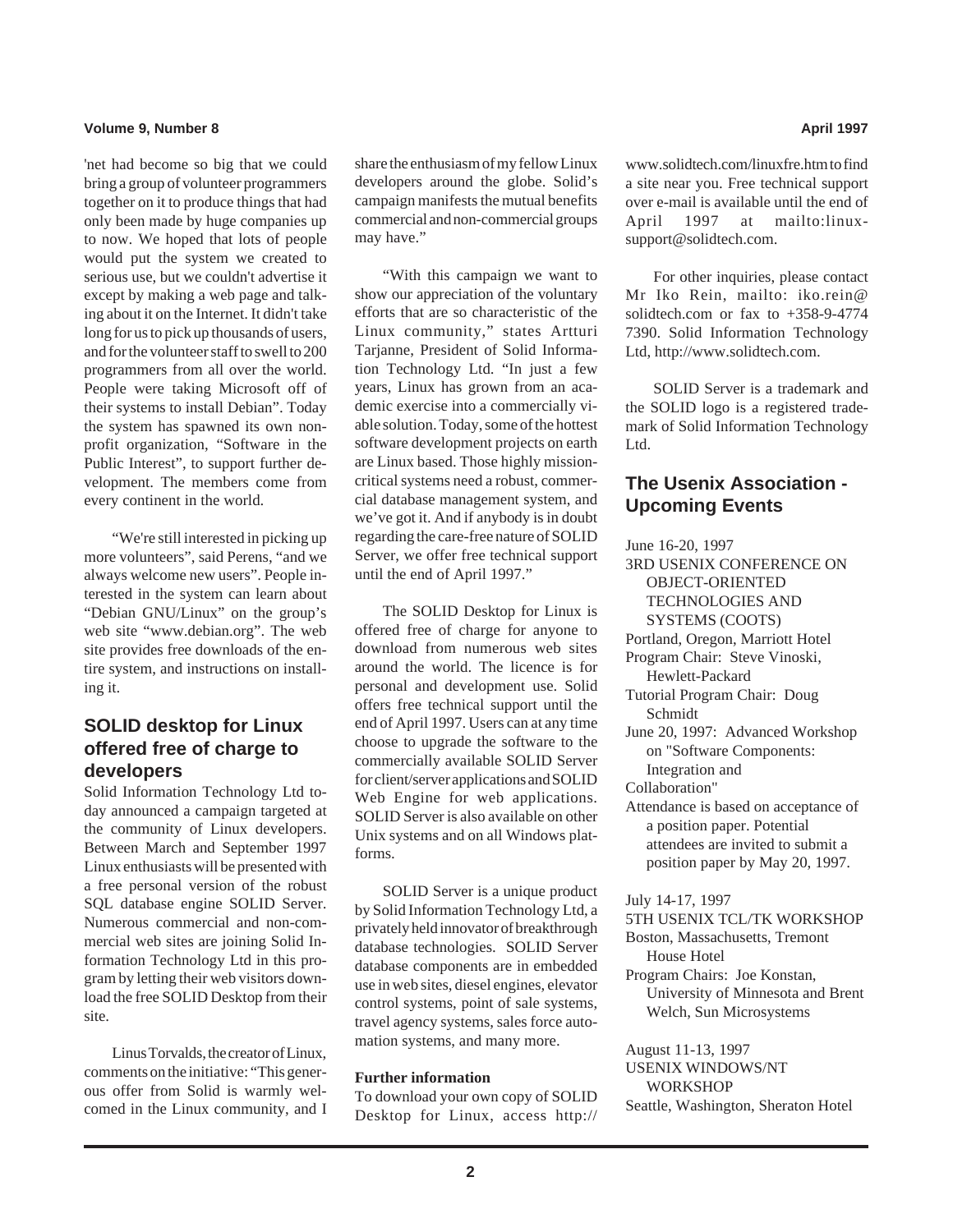Program Chairs: Mike Jones, Microsoft Corporation and Ed Lazowska, University of Washington

August 14-16, 1997 LARGE-SCALE SYSTEMS ADMINISTRATION OF NT **WORKSHOP** Seattle, Washington, Sheraton Hotel Program Chairs: Xev Gittler, Lehman Brothers and Phil Scarr, Synopsys

October 15-17, 1997 USENIX CONFERENCE ON DOMAIN-SPECIFIC LANGUAGES (DSL) Santa Barbara, California, Red Lion Resort Program Chair: Chris Ramming, AT&T Labs Paper submissions due: June 13, 1997

October 26-31, 1997 11TH USENIX SYSTEMS ADMINISTRATION CONFERENCE (LISA '97) San Diego, California, Town & Country Hotel Co-sponsored by SAGE, the System Administrators Guild Program Chairs: Hal Pomeranz, NetMarket/CUC Intl. and Celeste Stokely, Stokely Consulting Extended abstracts due: June 3, 1997

December 9-12, 1997 USENIX WORKSHOP ON INTERNET TECHNOLOGY AND SYSTEMS (WITS) Monterey, California, Monterey Marriott Hotel Program Chair: Carl Staelin, Hewlett-Packard Laboratories Sponsored by the USENIX Association Extended abstracts due: July 8, 1997

January 26-29, 1998 7TH USENIX SECURITY **SYMPOSIUM** 

San Antonio, Texas, Marriott Hotel Program Chair: Aviel Rubin, Bellcore Sponsored by the USENIX Association in cooperation with The CERT Coordination Center Extended abstracts due: September 9, 1997

Since 1975 the USENIX Association has brought together the community of engineers, scientists, and technicians working on the cutting edge of the computing world.

For more information, including registration details, about these USENIX events, please: Send email to: info@usenix.org. The body of your message should state "send conferences catalog." A catalog will be returned. See our web page: http://www.usenix.org. Or, contact the USENIX Conference Office, 22672 Lambert Street, Suite 613, Lake Forest, CA 92630 USA 714 588 8649; Fax: 714 588 9706; Email: conference@usenix.org

### **Chock Full of Knowledge Award**

From RedHat's Why Linux is Better Than Windows NT/95 Contest *—Linas Vepstas*

Linux vs. NT as a "strategic" platform choice. I want to clarify some points, and John, I would like to ask you to include a suitably edited version of this note in the next draft of the Intransco business plan.

Linux was chosen over OS/2 and NT in 1994 as a tactical, not a strategic, OS for the reasons below. That we are still with Linux demonstrates that this was a good choice. Linux remains a tactical, not a strategic choice.

o Safe Bet. If Linux failed to provide a suitable future for whatever reason, there is a simple and easy-to-execute backup plan: switch to a different

### **April 1997 Volume 9, Number 8**

Unix. Code developed on Linux can be easily, almost trivially, ported to other Unix's. The alternatives are many: — HP's HP/UX — IBM's AIX — SGI's Irix — DEC Unix — Sun's Solaris — Novell's Unixware — SCO's Unix — BSDI's Unix

o Scalability. Unix provides a clear scalability path that neither OS/2, nor NT provides, either then or now. If Intransco is successful, there is a real reason to believe that transaction rates could rise to the millions-per-hour rates, and larger, more powerful systems would be required. Moving up the power and performance ladder, we see: — Intel Based PC's, running Unix, OS/2 or NT. — DEC Alpha running DEC Unix, Linux or NT — Other uniprocessor RISC machines, running Unix. — 8-way to 32 way multi-processor/ cluster "supercomputers" running Unix: + SGI's 8 way Challenge Series, running Irix + Fujitsu 32-way SuperSparc machines, running Solaris or Linux. + IBM's RS/ 6000-based SP/2, 4-way to 256-way, running  $AIX + Other Unix clusters -$ IBM 3090 mainframes, running MVS. I mention this because IBM claims POSIX, X/Open and SPEC 1170 compliance for Unix/MVS on the 3090. In particular, this implies that Unix programs should compile and run, with little or no modification, on the 3090 mainframe. (Note that early versions of IBM Unix on the mainframes did not offer performance comparable to native MVS. IBM claims that in the last few years, this has been remedied.)

Basically, OS/2 never got off the first rung of this ladder, and NT barely made it onto the second. Only Unix covered the full "palmtops to teraflops" range in performance.

o Cost. The real cost of a platform choice is not just the cost of the hardware and the operating system (where Linux is the clear winner), but the cost of